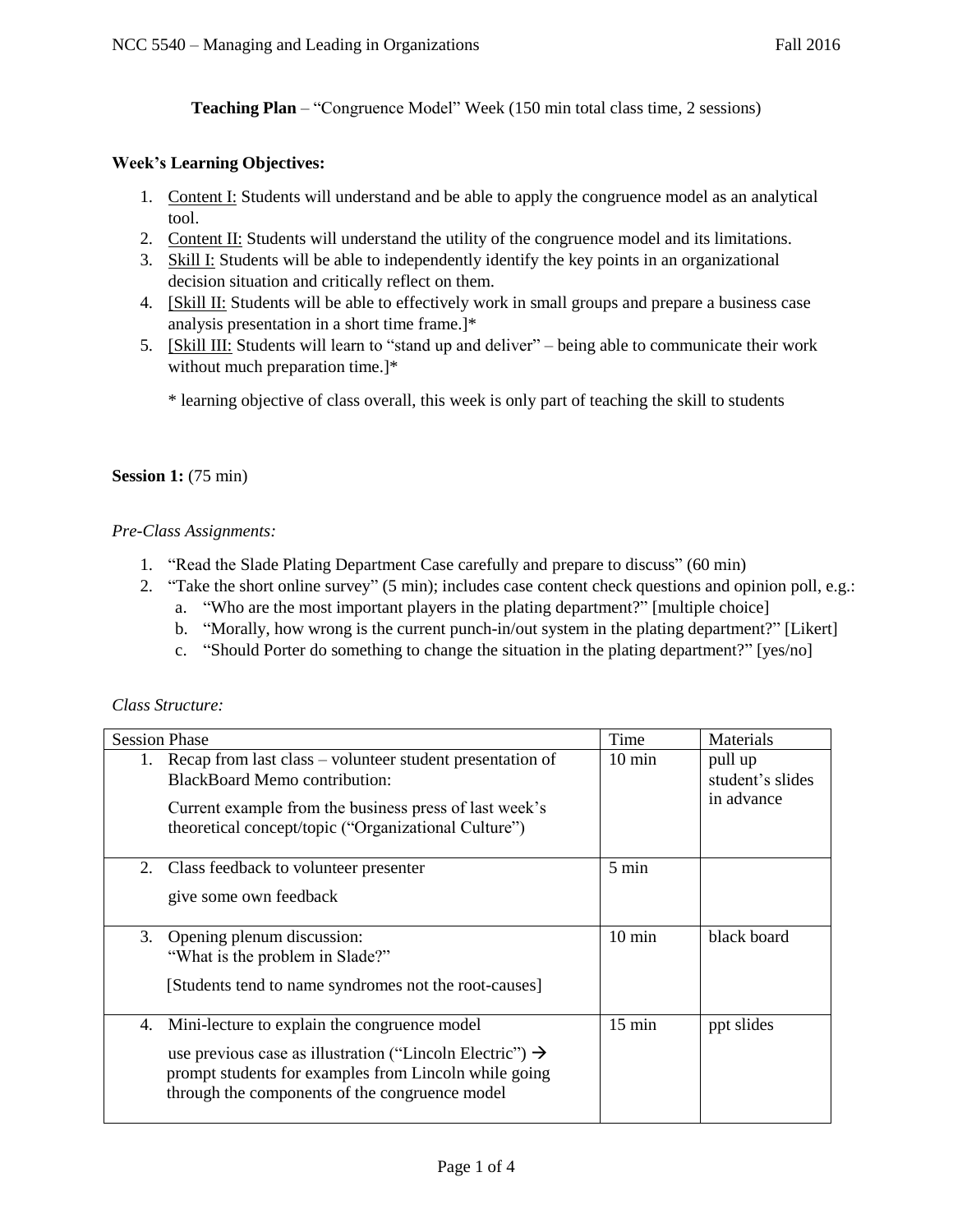|    | 5. Break-out small group work (to be continued next session):<br>"Use the congruence model to analyze the root-causes of the<br>problems in Slade's plating department; not just the<br>syndromes. Where do you see congruencies and<br>incongruencies?"<br>go around and check in with all groups, listening to their<br>sense-making, prompting them, explaining questions about<br>the congruence model | $20 - 25$ min<br>(buffer) | A3 congruence<br>model template<br>sketch paper |
|----|------------------------------------------------------------------------------------------------------------------------------------------------------------------------------------------------------------------------------------------------------------------------------------------------------------------------------------------------------------------------------------------------------------|---------------------------|-------------------------------------------------|
| 6. | Short recap – congruence model as a tool for root cause<br>analysis                                                                                                                                                                                                                                                                                                                                        | 5 min                     |                                                 |
|    | collect templates from groups to redistribute next session and<br>check for problems in understanding in-between to guide<br>focus next session                                                                                                                                                                                                                                                            |                           |                                                 |
|    | mention assignments for next session $\&$ to bring at least one<br>lap-top with ppt per team                                                                                                                                                                                                                                                                                                               |                           |                                                 |

# *Post-Class Grading:*

- 1. Participation notes [0, check, double check]
- 2. Go through work-in progress congruence model templates to identify problems to be addressed next class

## *Make available after session on BlackBoard:*

- 1. Empty congruence model template
- 2. Slides of mini-lecture

#### **Session 2:** (75 min)

#### *Pre-Class Assignment:*

1. "Read the note on Congruence Analysis in the course pack. While reading, think through how it applies to the Slade Case and take notes on specific examples from the Slade Case. You will find an empty Congruence Model Template on BlackBoard which you may use to aid your notetaking." (45 min)

[students get a chance to continue thinking through the Slade Case by themselves and prepare for continued group work in class; they also are encouraged to apply the conceptual reading as they engage with it]

#### *Immediately before session:*

1. Email out ppt template for in-class group-work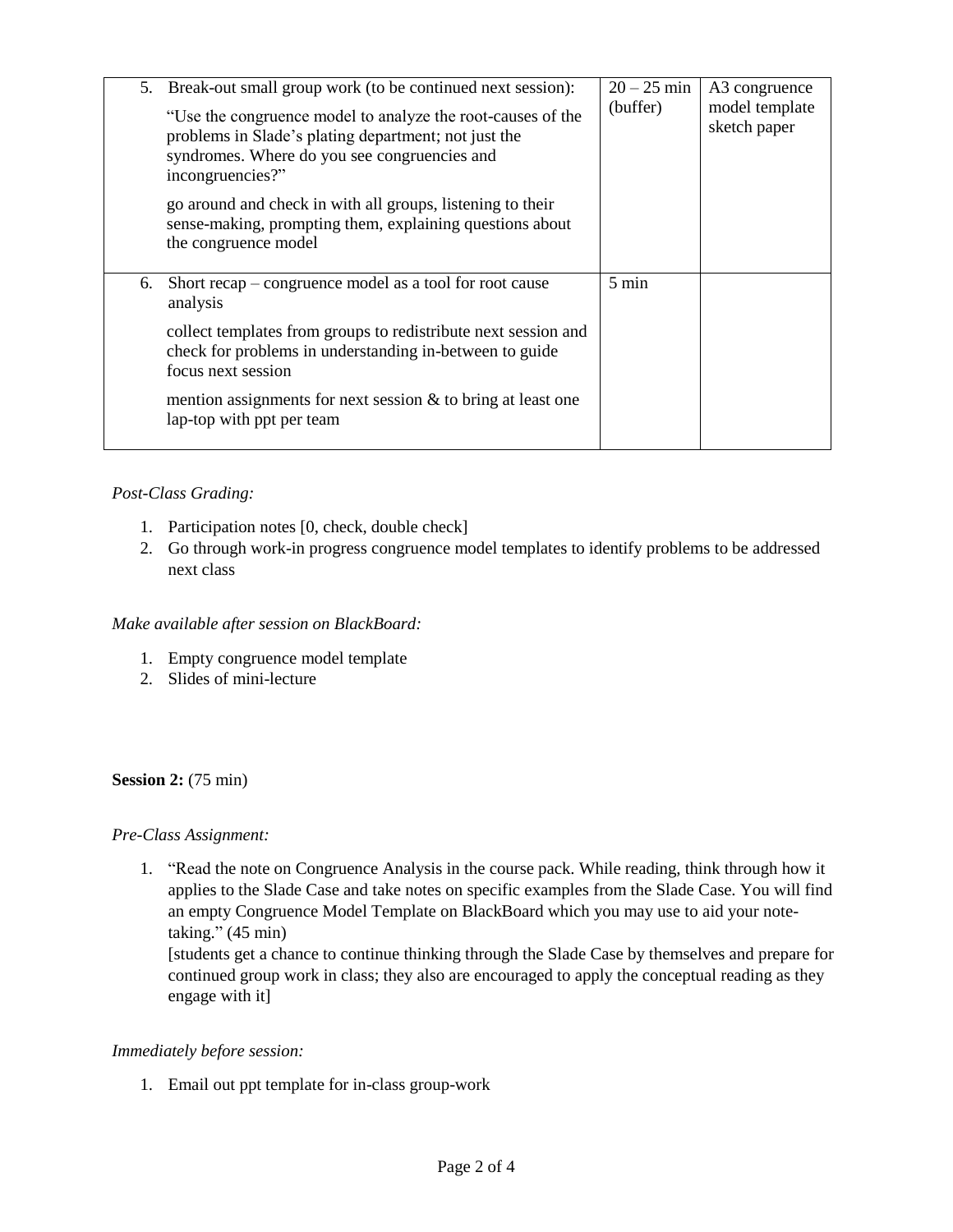*Class Structure:* 

| <b>Session Phase</b>                                                                                                                                                                                                                                                                                                                                                                                                                                                                                                                                                                                                                                                                    | Time              | Materials                                                                                                                                               |
|-----------------------------------------------------------------------------------------------------------------------------------------------------------------------------------------------------------------------------------------------------------------------------------------------------------------------------------------------------------------------------------------------------------------------------------------------------------------------------------------------------------------------------------------------------------------------------------------------------------------------------------------------------------------------------------------|-------------------|---------------------------------------------------------------------------------------------------------------------------------------------------------|
| 1. Plenum Q&A on conceptual reading                                                                                                                                                                                                                                                                                                                                                                                                                                                                                                                                                                                                                                                     | 5 min             |                                                                                                                                                         |
| Break-out small group work (continued):<br>2.<br>"In your teams, please continue working on the congruence<br>analysis of Slade, drawing on your notes from your reading<br>assignment. Complete the congruence model template and<br>focus on identifying the root cause of the problems Porter is<br>facing. What should Porter do about them? Be prepared to<br>present your group's work to the class."<br>go around and check in with all groups, listening to their<br>sense-making, prompting them, explaining questions about<br>the congruence model $\rightarrow$ focus on issues identified going<br>through last sessions submissions<br>have all groups email their slides | $25$ min          | redistribute<br>congruence<br>model<br>templates<br>sketch paper<br>from last<br>session<br>$&$ empty ppt<br>templates with<br>prompt on each<br>slide) |
| <b>BREAK</b><br>prepare for presentation                                                                                                                                                                                                                                                                                                                                                                                                                                                                                                                                                                                                                                                | 5 min             | pull up group's<br>slides                                                                                                                               |
| 3A. Volunteer student group presentation (10 min)<br>extra-credit opportunity for presenters (up to 3 points)<br>collect reactions/thoughts from audience – give short own<br>feedback $\rightarrow$ lead naturally into plenum discussion                                                                                                                                                                                                                                                                                                                                                                                                                                              | $20 \text{ min}$  | group's ppt<br>slides                                                                                                                                   |
| 3B. Back-up: Plenum discussion of case analysis<br>fill-out congruence model together by prompting students<br>discuss root-causes - "What are the main congruencies and<br>incongruencies? How do they give rise to the problems at<br>Slade?"                                                                                                                                                                                                                                                                                                                                                                                                                                         | $20 \text{ min}$  | black board                                                                                                                                             |
| 4. Plenum discussion<br>discuss action plan - "What should Porter do?"<br>Ask for show of hands on relevant questions; use pre-class<br>survey opinion poll statistics to show the class how they<br>thought about it before the exercise<br>discuss the utility of the congruence model and possible<br>limitations/challenges in application - "What has the<br>congruence analysis changed in your answer to what Porter<br>should do?" (compared to pre-class survey answer)<br>"What are the tool's advantages and disadvantages?"<br>[help students realize learning and reflect about the learned]                                                                               | $12 \text{ min}$  | ppt slides<br>opinion poll<br>results; ppt<br>slide on<br>congruence<br>model<br>evaluation                                                             |
| 5. Summary of take-aways & wrap up<br>point out example solution will be posted on BlackBoard                                                                                                                                                                                                                                                                                                                                                                                                                                                                                                                                                                                           | 8 min<br>(buffer) |                                                                                                                                                         |